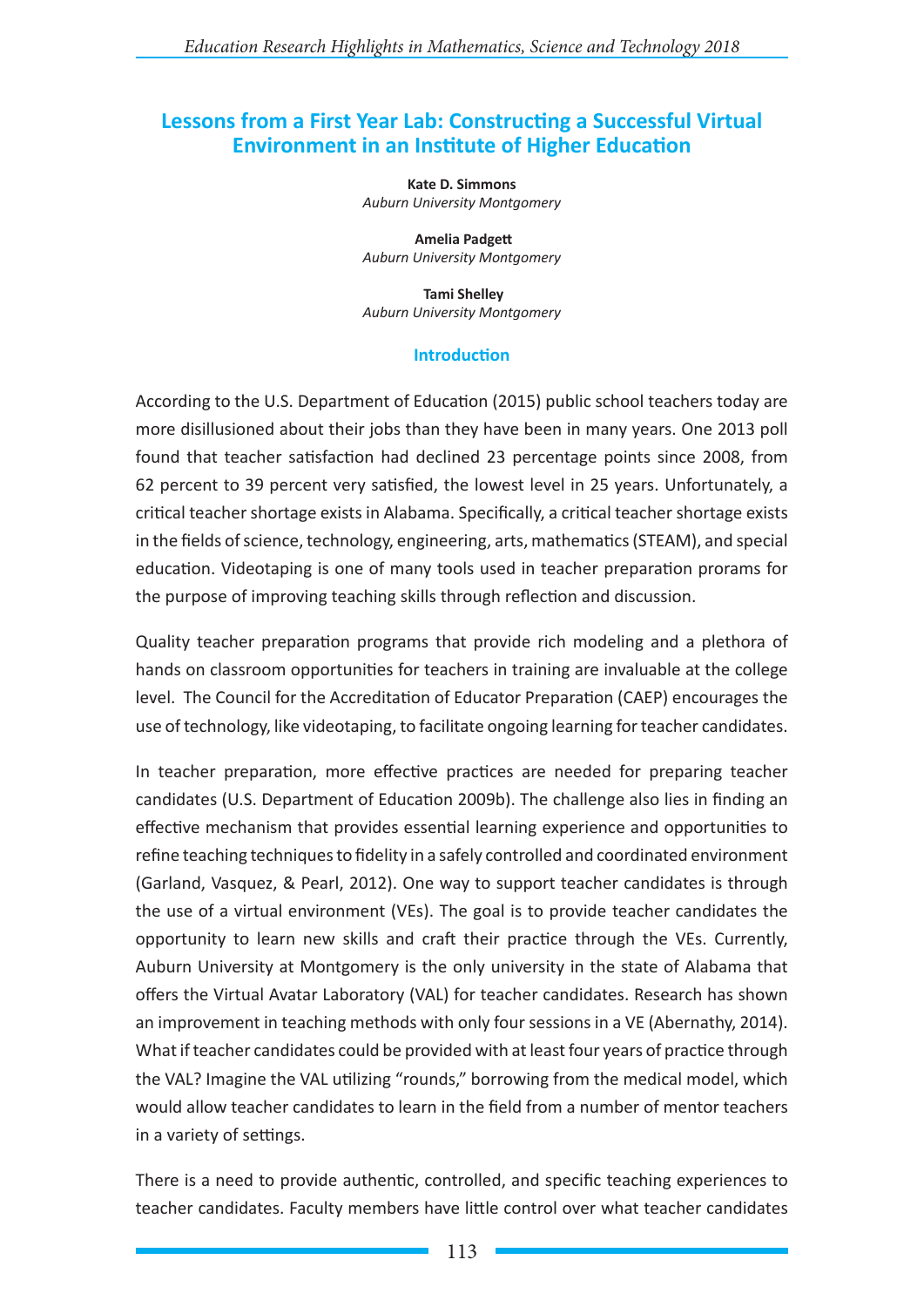experience in the area schools that partner with colleges and universitites. It is difficult to guarantee that they are seeing evidenced based practices across content areas, behavior management, lesson planning, and assessment with a novice teacher. The goal, when placing teacher candidates, is to diminish the gap of their theories and implementation of said theories in preservice (Allsopp, DeMarie, Alverez-McHatton, & Doone 2006). It is imperative for future educators to have strong preparation experiences both in the field and in the college classroom. Pairing a teacher candidate with a single mentor for a semester of observation and student teaching, which is common in traditional preparation programs, may not be the optimal way to allow candidates to see expert teachers in action. Moore (2003) found in her study that mentors expected their teacher candidates to know and be able to implement specific strategies. So, if there are certain expectations from mentors, it would be important that teacher candidates practice and perfect a variety of strategies throughout their education program. It could take years of practice for someone to perfect rules, theories, or strategies (Erricson & And 1993). However, with the implementation of the VAL, the teacher candidates are being provided with an innovative tool that will enable them to explore, implement, and reflect on strategies for teaching and classroom management in an authentic environment.

The VAL provides teacher candidates the opportunity to learn new skills and craft their practice without placing "real" student/parent relationships at risk during the learning process. That is, if a teacher candidate performs poorly or wants to experiment with a new approach with the VAL, there is no adverse effect on any real student, but the experience feels real. A teacher candidate can also reflect on the lesson, determine what needs to be improved, and then try a new approach in the same environment without affecting "real" students (Dieker, 2017). One of the most important aspects of the system is that a faculty member can script an experience and then deliver it with fidelity and validity while being customized to the responses of teachers or students. The VAL evokes personalized learning and an authentic experience (i.e., suspension of belief) by providing a simulated, mixed-reality setting.

In the VAL, teacher candidates or administrators walk into a room where everything looks like a standard classroom including props, whiteboards, and students. Unlike the brick and mortar setting, the lab is a virtual setting and the students in the classroom are avatars. Depending upon the objectives of the session, the virtual students may behave in a way that offers student teachers an opportunity to practice their classroom management, pedagogical skills or both. Teacher candidates can interact with student avatars and review previous work, present new content to students, provide scaffolding or guided practice in a variety of content areas, and monitor students while they work independently or in small groups. In a VE, teacher candidates can learn instruction and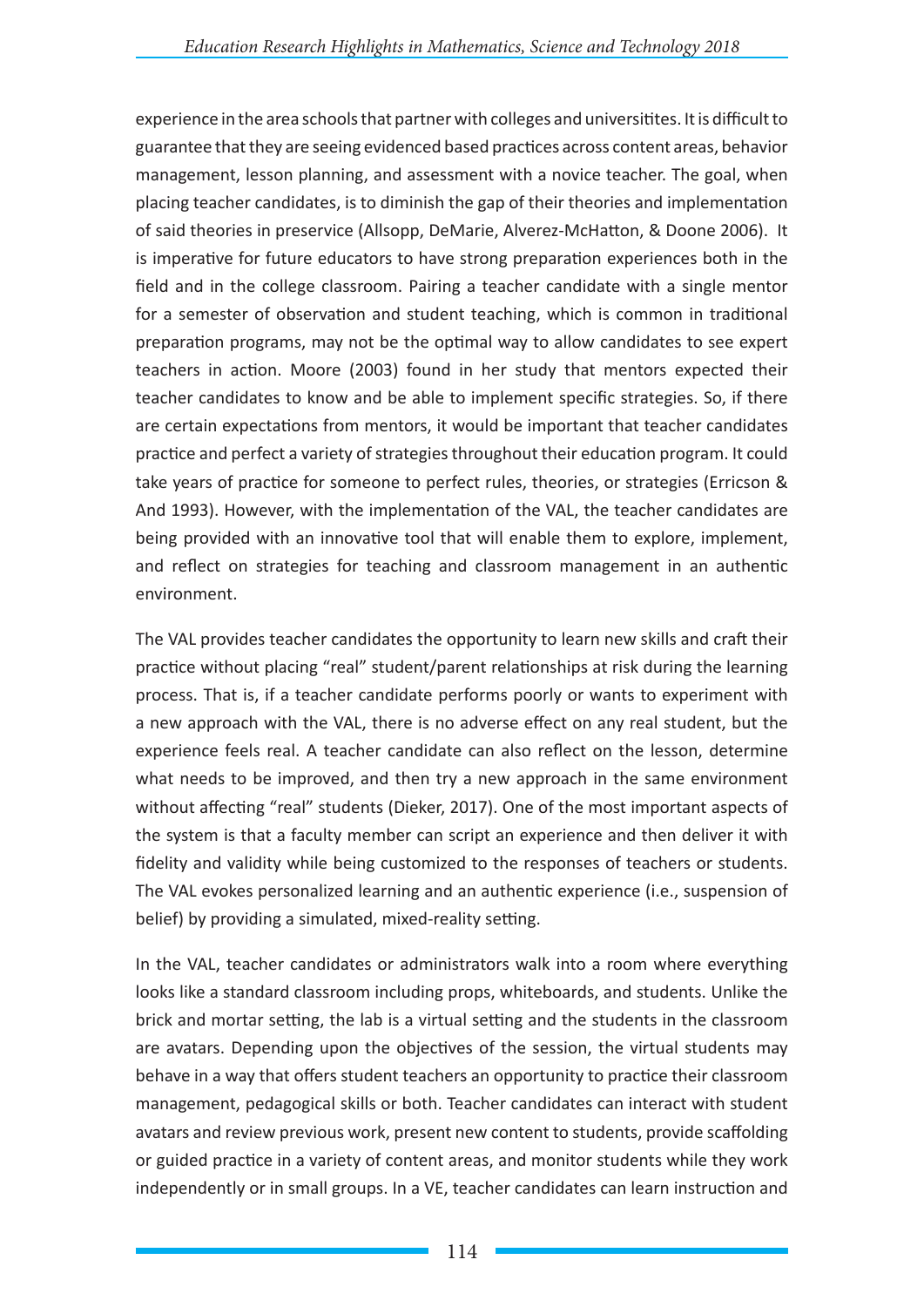management skills needed to become effective teachers and in-service teachers can sharpen and refine their existing skills. Furthermore, computer simulation provides unique benefits in that performance data can be recorded, compared with past performance, and tagged for analysis using a video tagging tool in conjunction with developed rubrics.

In conclusion, it is important that teacher candidates feel and are prepared when they start their first job. The best way to do that is through authentic practice and that is what the VAL can offer teacher candidates. This program will allow teacher candidates the opportunity to practice and perfect their own strategies without directly effecting students. Ultimately, getting more of these programs in colleges and universities will help with teacher preparedness. In order to create this laboratory, there are many steps and processes that one must go through. The goal is to address these steps and process and answer some of those questions in order to help create a successful first year laboratory. The questions that will be addressed are: (a) how do I fund the program? (b) who do I need support from? (c) what companies do I need to establish a relationship with? (d) what needs to be included in the budget? (e) how do I design the laboratory? (f) what ways can I market the new laboratory? (g) what steps do I need to take once the laboratory has been funded? (h) how do I have a successful first year laboratory?

# **Tips from the Director**

# **Writing your grant**

What are the weak areas of your program, college, or university? Writing a grant can be daunting. However, stay focused on the who, what, how, and where. The focus for this particular grant was to enhance teaching experiences for special education teacher candidates. The VAL grant funding was solely for College of Education (COE) use. All COE faculty can use the VAL for free, but others (in and out of the university) must pay an hourly rate. I found that focusing on COE needs with an emphasis on outside pay will hopefully help with future funding.

# **Developing your niche**

What makes you unique? For the COE, our niche is that we are the only VAL in the state of Alabama. That makes us exclusive. Some labs focus on English Language Learners (ELL) as their niche. Working with STEAM and local school faculty or students on the Autism Spectrum Disorder (ASD) are other areas of need. Find something that would make your lab stand out. Even think of larger community needs if you can link it back to your university goals.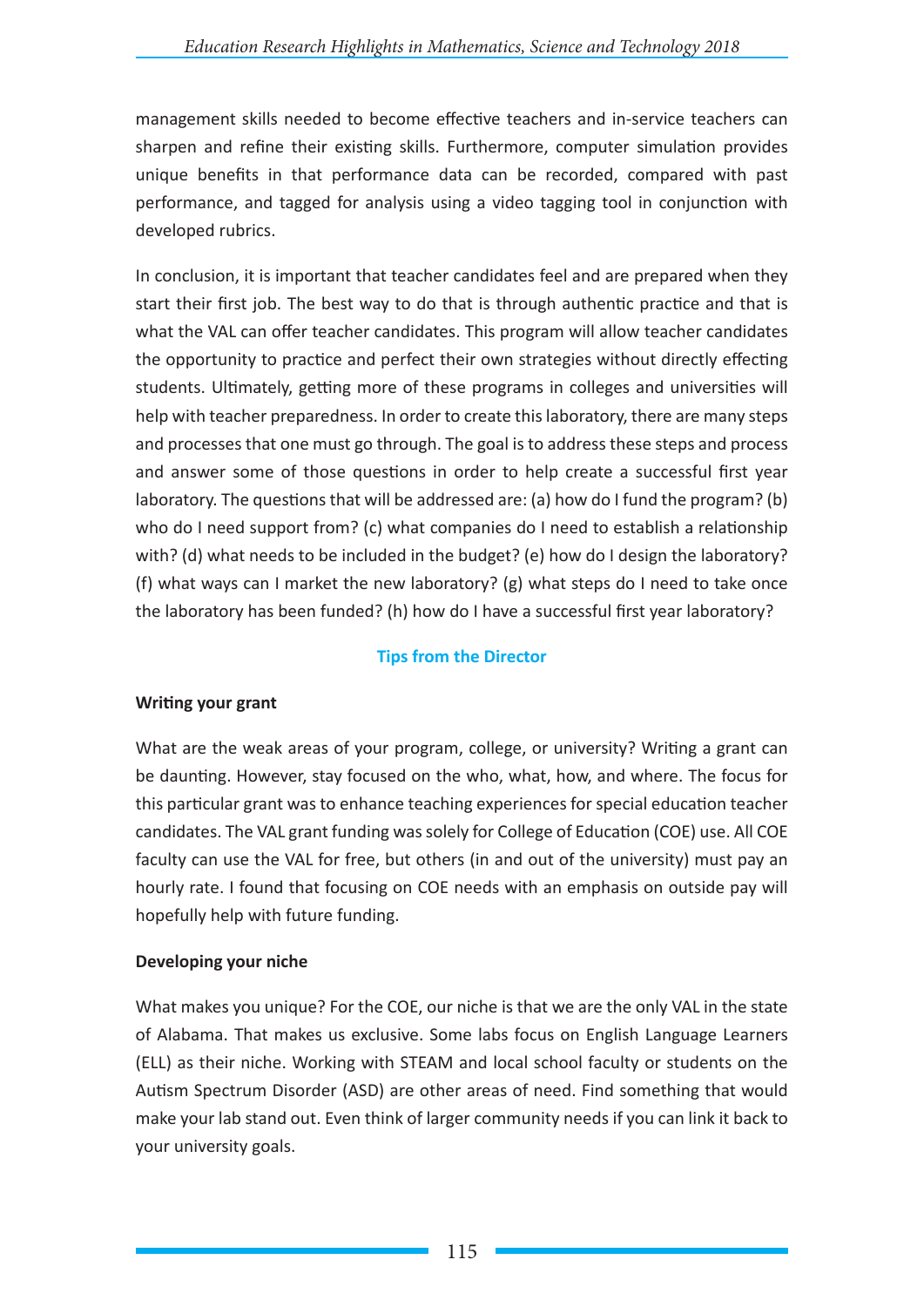### **Working with the Institutional Review Board (IRB)**

What research do you want to produce? Our focus was on "enhancing" teacher field placements, not replacing them. Enhancing the learning experience through parentteacher conferences, principal-parent conferences, student behavioral issues, mock interviews, or counseling sessions just to name a few. Your IRB should all relate to your grant and desired niche. Don't reinvent the wheel!

#### **Establishing friendships with Mursion, Inc.**

Why should I use *Mursion, Inc.*? *Mursion, Inc*. is the virtual training company in which educators practice and master their skills through the original TLE TeachLivE Lab. They provide the training platform that is authentic, targeted, personalized, and interactive. The TLE TeachLivE Lab provides teacher candidates the opportunity to learn without placing "real" students or peers at risk during the learning process. That is, if a TLE TeachLivE Lab user performs poorly or wants to experiment with a new approach while using the TLE TeachLivE Lab, there is no adverse effect on any real student, but the experience feels real. One of the most important aspects of the system is that a faculty member can script an experience and then deliver it with fidelity and validity while being customized to the responses of teachers or students. A TLE TeachLivE Lab evokes personalized learning and an authentic experience (i.e., suspension of disbelief) by providing a physical environment in which everything looks like a classroom, yet users are in a computer simulated, mixed-reality setting. Furthermore, simulations provide unique benefits in that performance data can be recorded, compared with past performance, and tagged for analysis using a video tagging tool in conjunction with developed rubrics. Currently, *Mursion* is the only company in the United States that offers artificial intelligence enhanced by live human interactors. *Mursion* is a great, young company that can help you develop the needs of your lab. They can also build specific avatars to fit your lab needs. Their technology support staff is exceptional... something that is needed with this particular type of lab.

### **Seeking support from those within your institution**

Who should I seek support from? Anyone! Most importantly, have the support of your dean first. For every "presentation" I made about starting a lab, I showed a TLE TeachLivE video. The technology, what it can do, how it works, and its implications are difficult to explain. Especially, to non-technology people. Every impromptu presentation I started with the "why" of the lab, how it can enhance learning, followed by a video. The video example usually drives it home. Follow up the video with all the different scenarios one can design. I have found that letting the person brainstorm out loud its use for their particular field works best. No need to add bells or whistles...the technology and the experience sells itself.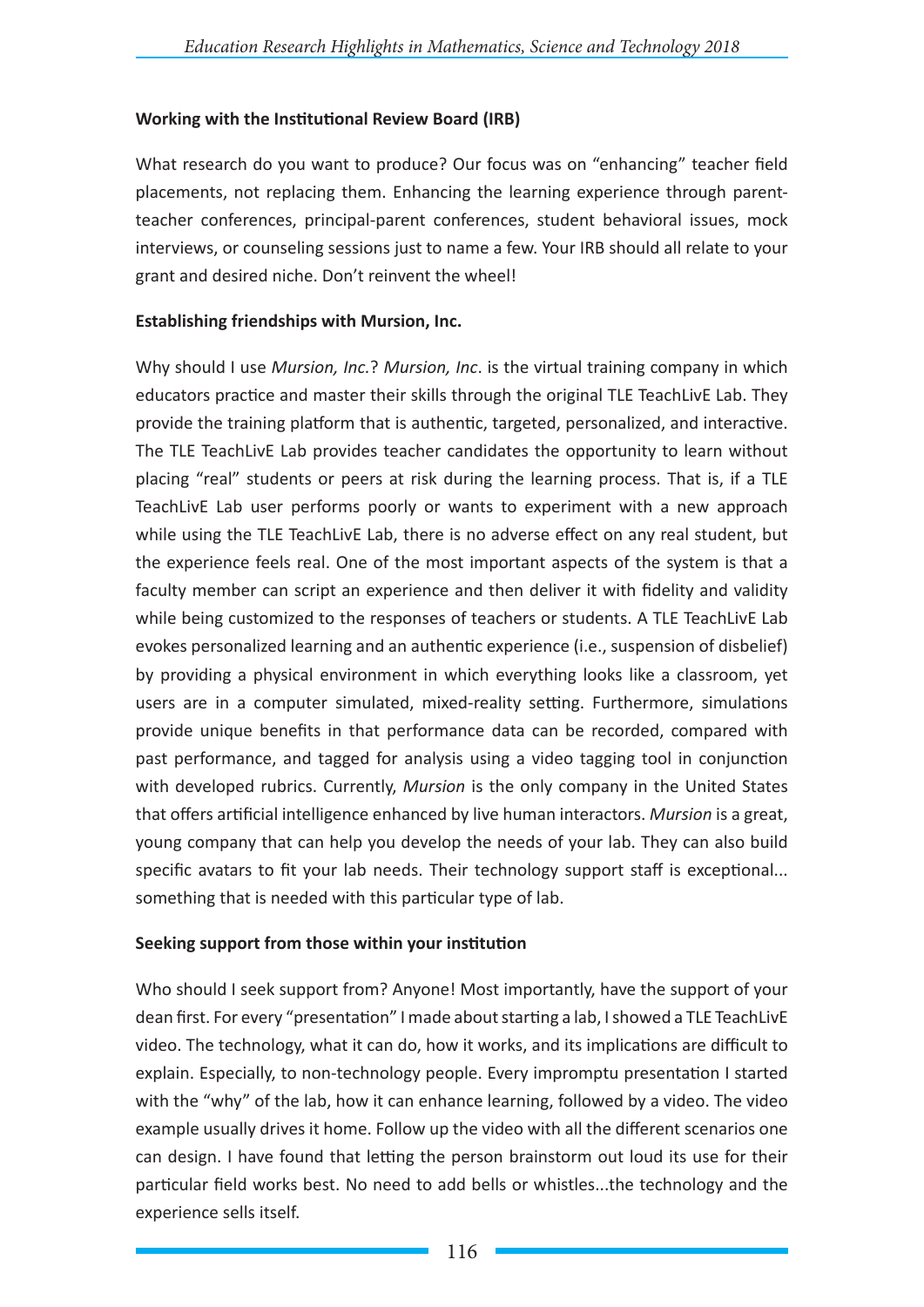# **Generating the link to CAEP accreditation**

Why should I care about accreditation? Any accrediting body is always looking for how universities improve or augment the learning experience. If your COE has difficulty finding ELL or secondary placements, you can build those needs in a lab. One could use it to focus on improving a weakness in a program area (STEAM, problem solving, to name a few!). Do some research and use the lab to your advantage.

### **Emphasizing university needs/goals**

Why should I emphasize university needs and goals? To increase your likelihood of funding! If you are going for an in-house grant, tie in as many university needs/goals as you can. If the university can see the benefit beyond the institution, the better off you are at getting funded. For our particular grant, we align with all eight of the university wide goals.

# **Working with your administrator and budget**

Why include an administrator? Your lab will become a small business and any help from an administrator is important in keeping equipment and payment in line. They are also helpful in keeping up with simulation specialist pay and opening up the lab if need be. They are an invaluable part of running a successful lab. To note, it is always good to have a second pair of eyes on a budget!

# **Designing the physical space of your laboratory**

For the VAL, the dean gifted one office for the simulation specialist and one classroom for the grant. The VAL (gifted classroom) has a smartboard and computer in the front of the classroom for lectures. On the back wall is a mounted television with a computer behind it. This is the VAL. In front of the mounted television, is a checkered floor to keep students inside the lab while running simulations. The four windows in the VAL have frosted tint over the glass to minimize the sun and keep out the distraction of students walking by. The VAL was placed in the back of the room on purpose, this was to keep distractions to a minimum if someone were to come in during a simulation. This set up allows for a faculty member to lecture, provide examples, and then turn and start simulations if necessary. It is a great dual-purpose room, especially for those who want to rent out the space for an all-day event or professional development. See pictures below.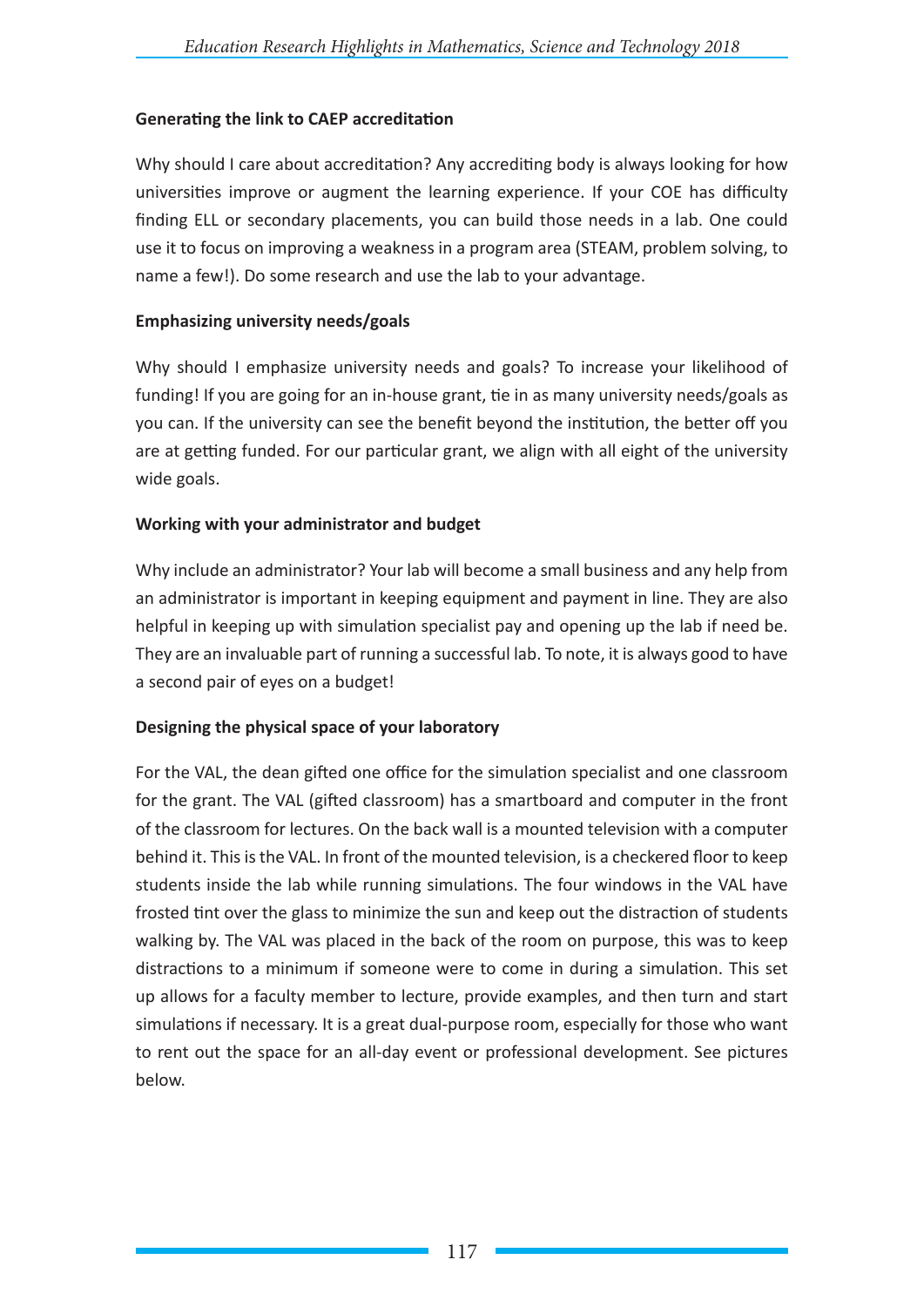### **Meeting with upper administration for support and circulation**

Why meet with upper administration? Your administrators are always out in the community. Have them "sell" your lab while out. No matter where they go, a lab is a source of pride, and can easily be worked into any conversation with local businesses. Let them do some advertising for you! Always invite them over when you have distinguished guests visiting.

### **Marketing your laboratory (name, logo, flyers, giveaways)**

Why should I market my lab? Giving your lab a kitschy or memorable name gets it notoriety in and around your area. Think about your lab, your COE needs, community needs, and how you can enhance learning through your lab name. Enlist the help of your university marketing department, give them a presentation on the lab, and see what they design. Technology gurus love being in the VAL. Show the different ideas and mock ups to a group and get a feel for what looks good. I have full page flyers, half page flyers and quarter page flyers for all occasions. We also have cups, keychains, and pens to hand out to visitors. Keep them handy. Our elongated logo design is below.



### **Conceptualizing your webpage**

What information do you want the general public to know? Our VAL webpage is dedicated to information about *Mursion*, the VAL, and current press releases. There is also a "More information" link. This is a survey that can be filled out for those who want to come visit or have questions about the VAL. This link is to Qualtrics, a survey design website. Every time someone completes a form, the director receives an email alert and can contact them promptly.

### **Hiring your simulation specialists**

Hiring a simulation specialist is an import key to a successful lab. They "bring to life" the scenarios that you want to design for your participants. *Mursion* does an excellent job of advertising, recruiting, and training your simulation specialist. It is worth the extra money to have them during the hiring process. They will send over resumes, video interviews, and their grades earned during improvisation exercises for faculty to review. My area of expertise is in special education, not theatre, puppetry and improvisation. I am happy to leave that process to *Mursion* and decide upon those they send forward to the hiring committee.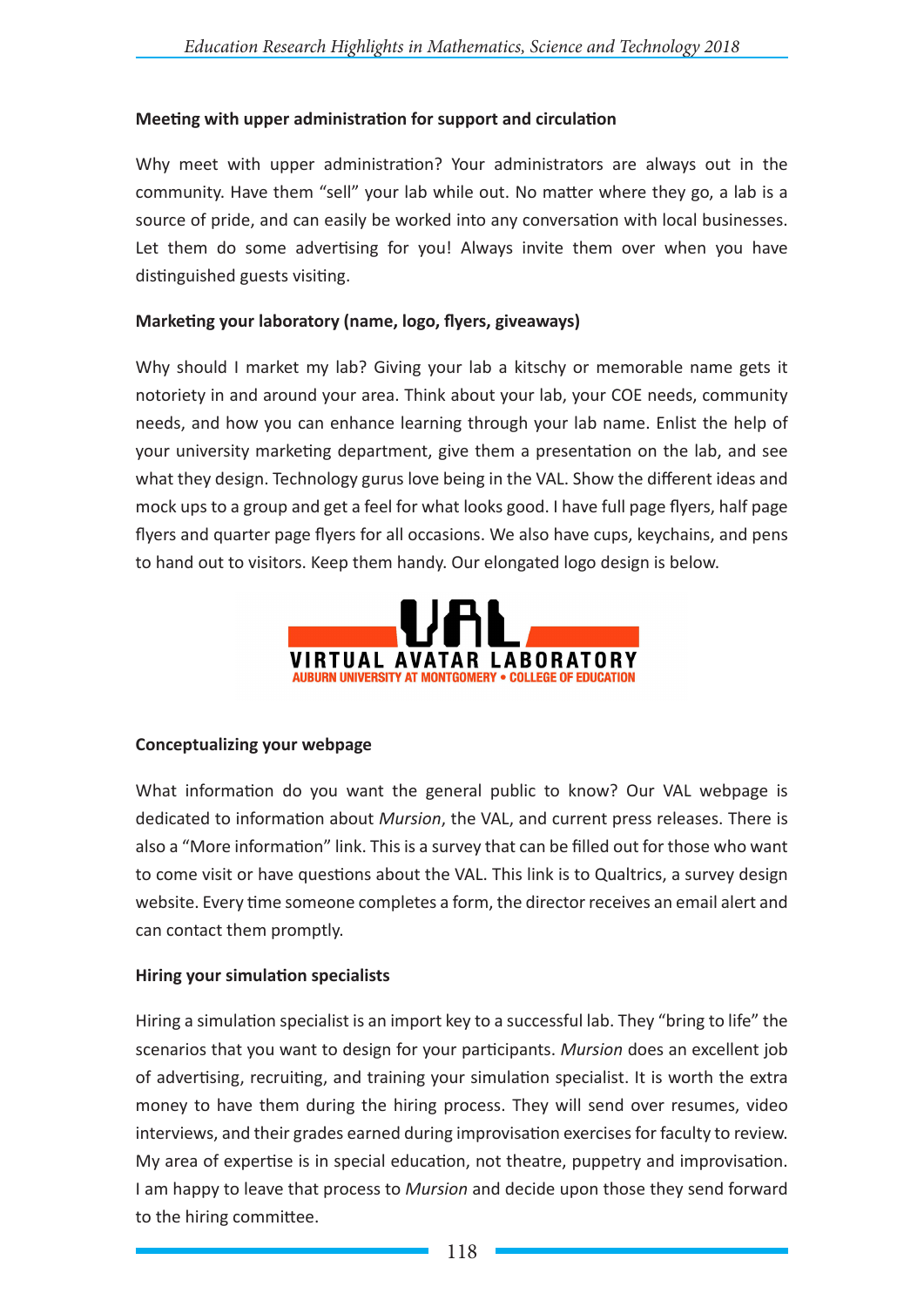### **Holding an open house**

Why should we have an Open House? An Open House is a great opportunity to highlight and really showcase your lab. Invite upper administration, faculty and staff, deans, school superintendents, and special education directors. Don't forget to include your state department of education, local school systems (professional development directors) and local business. Anyone you think that would be interested. The director personally hand delivered invitations to upper administration and deans. Your agenda should include a short welcome and then two simulations (each lasting around 5-6 minutes each). Call for volunteers from the floor. The best simulations are done impromptu, that way participants do not get nervous or try and think ahead about what they would say and do. Keep it authentic. Question and answer sessions will take up much of your time, and that is ok...you want it to. Having participants brainstorm on how to use your lab increases the likelihood they will pay to use it.

# **Customizing the logistics of your laboratory (the who, what, when, and where)**

Why should I customize the logistics of my lab? Keeping organized and prompt is key in a successful lab. There are certain steps to signing up for and using the lab. Faculty must pass the "Facilitator Handbook Quiz" before being allowed to use the lab. First, facilitators must read the "Facilitator Handbook," and watch the "Facilitator Handbook Video". Then, they must pass a "Facilitator Quiz." After they pass the quiz, they are given a link to a university wide calendar to sign up for simulation design times or simulations (Qualtrics survey). The calendar will then send automated emails to the director and the simulation specialist to ensure it is on our personal calendars. Other facilitators can also see what times are still available to sign up for when perusing the university calendar. The automated email also helps aid in keeping up with hourly pay. Next, the facilitator completes the "Simulation Design Form." This form allows for the facilitator to write out the needs of the scenario, including; title, simulation goal(s), scenario design description, specific quotes, number of pushbacks, and resolution. Facilitators can bring additional information to the meeting with the simulation specialist. Additional information includes content area information, for example, a synopsis of Dracula, or a refresher on the water cycle. Information to help support the simulation specialist in acting out your desired scene. As the director, I also made a short video on "how to" open up and start the VAL. I meet every first-time facilitator in the VAL to ensure they understand how everything gets started during their simulation. After that, facilitators are on their own and seem to do well. Instructions on how to get going in the VAL are sent via email, in a handout, and on our private COE webpage. The university Instructional Technology (IT) numbers and *Mursion* helpline are also laminated in the VAL.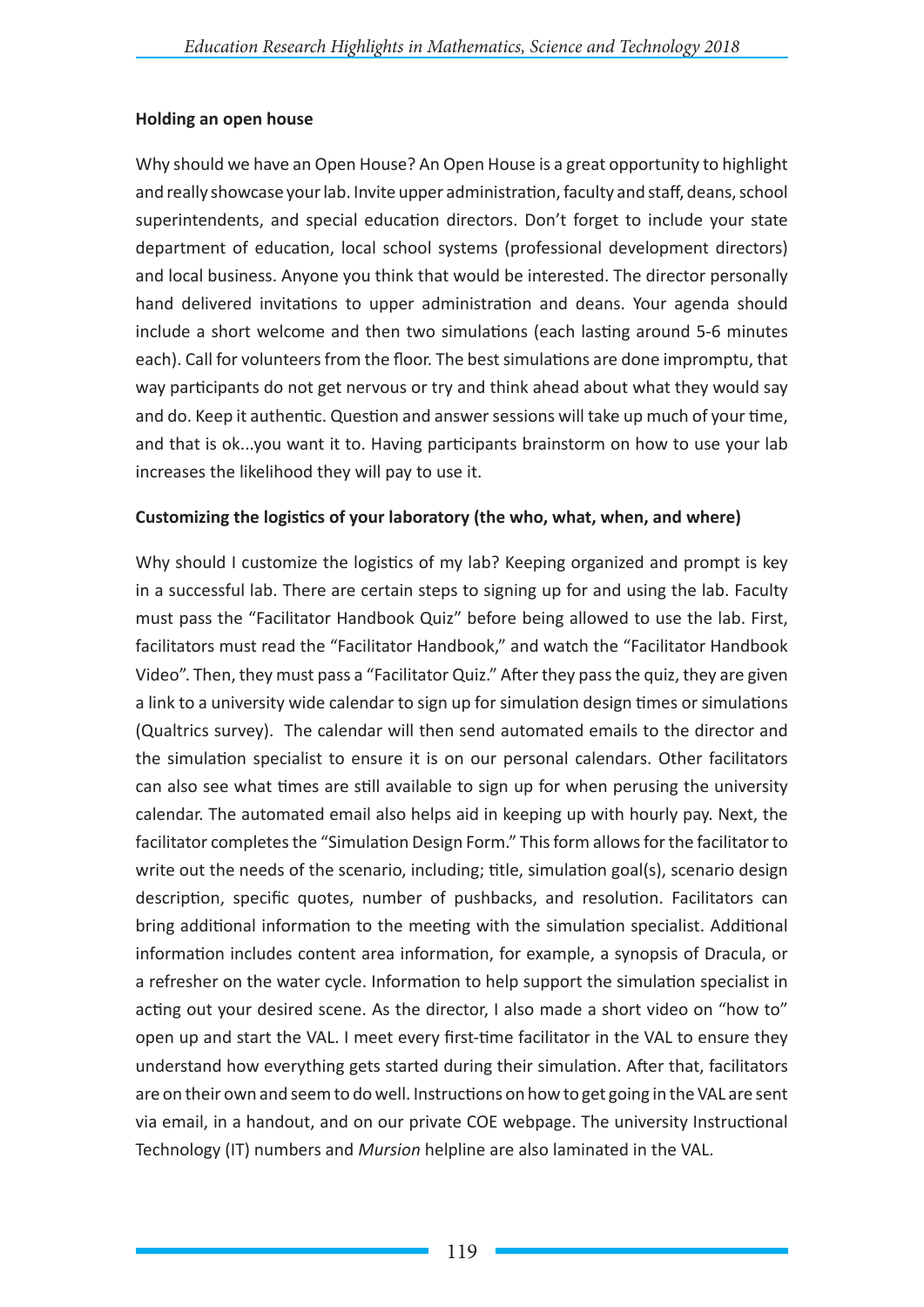# **Creating forms and questionnaires**

Why should I have forms and questionnaires for my lab? Forms and questionnaires are a great way to keep your lab organized and allows you to continue with other teaching and university duties. Qualtrics sends email alerts whenever one is completed that way I can follow up on any issues and talk specifically with facilitators with what they are planning. It keeps me, as the director, in the loop and involved with all things VAL.

Time logs and pay are due at the end of the month. All invoices will be sent then and are double checked against the university calendar and simulation specialist time sheet. Every effort has been made to minimize the logistical needs of the grant to focus on relevant research produced in the VAL, along with my regular teaching and university wide responsibilities.

IPads are also available in the VAL with preloaded research surveys (IRB approved) for participants to complete when they are finished with a simulation. This survey is also on the COE webpage and sent out in an email to forward to students if they did not get a chance to complete it during a simulation. Again, making it easier to collect research data.

# **Final Thoughts**

As with any lab, being organized and strategic in your planning is important. Develop your niche and tie it to university wide goals. Work on getting others involved and invite them to see classes working through live simulations. Make your job easier by making forms and information accessible and easy to understand. Remember, not all faculty will be on board, and that is ok! Sometimes technology is scary for digital immigrants and they need extra assurance. And always remain flexible...you never know when WIFI will be down or an important visitor will pop in. Being flexible will keep you calm and resilient...remember, there is no need for bells and whistles, the technology and experience sells itself. Remain true to your goal of improving and enhancing teacher practices and you cannot go wrong.

### **References**

- Abernathy, Andrew. (2014) Digital avatars allow Ole Miss students to gain hands-on teaching experience. *Alumni Review, Summer 2014, 31-34.*
- Allsopp, David H., DeMarie, D., Alvarez-McHatton, P., Doone, E. (2006) Bridging the Gap between Theory and Practice: Connecting Courses with Field Experiences. *Teacher Education Quarterly, 33.1, 19-35.*
- Ericsson, K. A., & And, O. (1993). The Role of Deliberate Practice in the Acquisition of Expert Performance. *Psychological Review, 100(3), 363-406*.